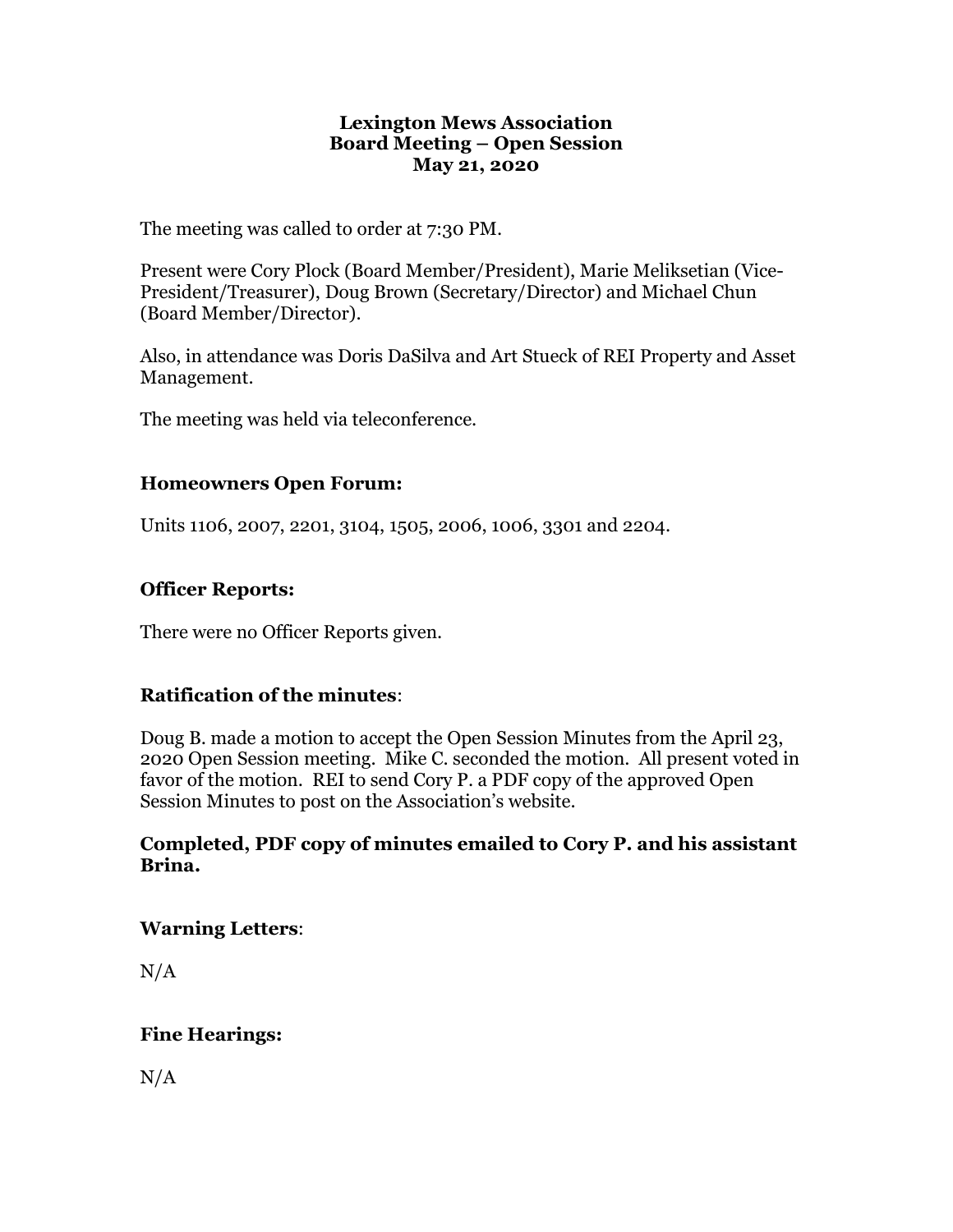## **REI's report on follow-ups from the last board meeting:**

REI to follow-up with J&J Pool & Concrete Services, and the other pool vendors, to look at the holes at the bottom of the pool as soon as possible now that the weather has warmed up.

## **See enclosed estimates from Shoreline and J&J Pool.**

REI to continue to follow-up with Marty Flynn to obtain dates to do the plumbing inspections in all the units and draft letter to send to the community.

### **Will schedule after Covid-19.**

REI to follow-up on the execution of the pool bathroom cleaning contract with Martin's Cleaning Service.

## **Completed, contract fully executed.**

### **Financials:**

The April 30, 2020 financials were reviewed.

Marie S. will send updated bank statements for the CD's so the Balance Sheet can be updated.

### **Work Orders:**

REI to issue a work order to fix the rotting garage frame around unit 1106 and to also look at the sidewalk railing for repainting.

## **Completed.**

REI to issue a work order to stain the deck of unit 2508.

## **To be completed 6/12.**

REI to install a temporary "Pool Closed Sign" in the pool area.

## **Completed.**

REI to issue a work order to have all the pool furniture stacked and wire close so that no one takes it apart or uses the area.

## **Completed.**

REI to issue a work order to add signs to all the visitor parking areas stating, "Visitor Parking Only all others will be towed".

## **Work Order issued, awaiting on signs to arrive.**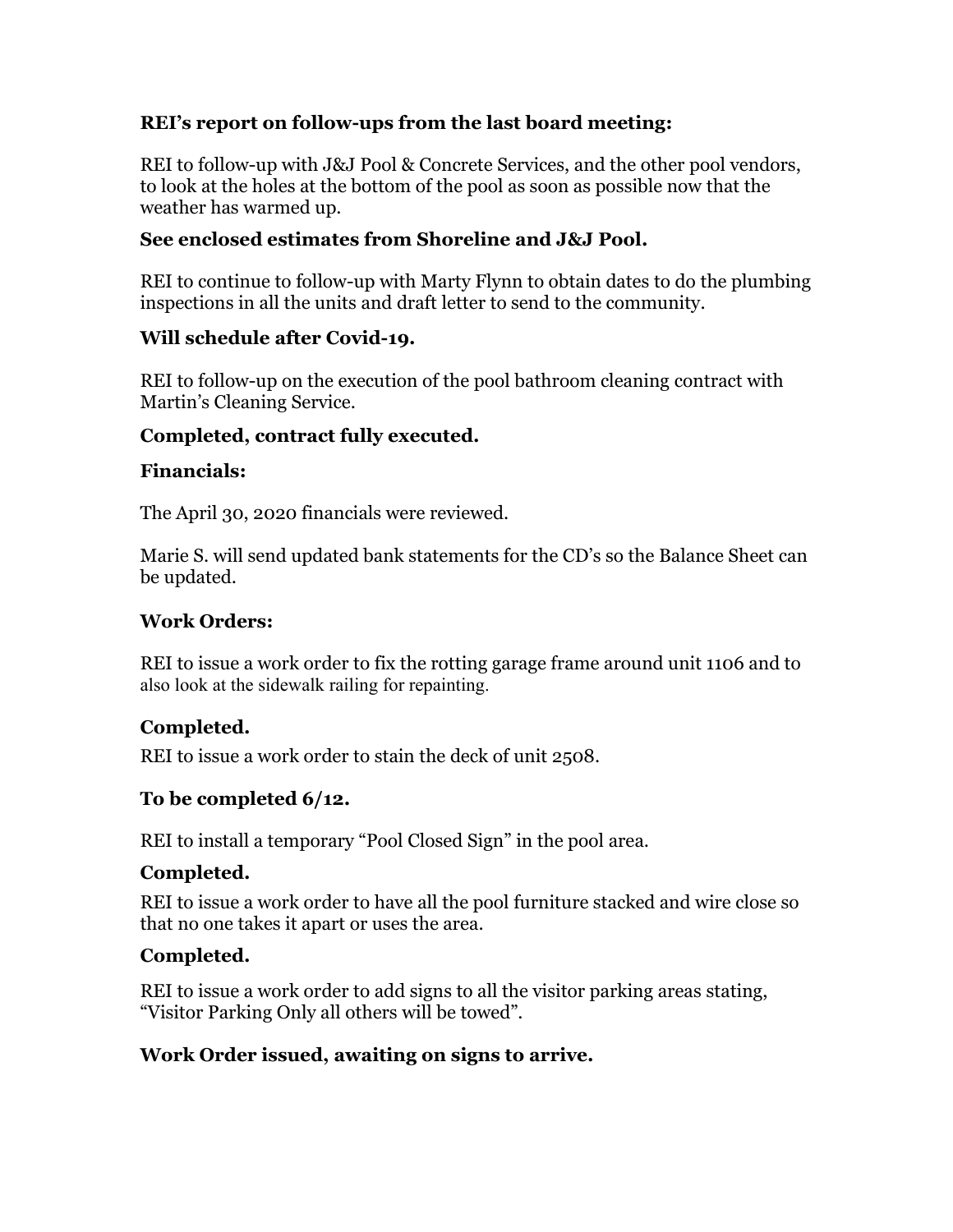REI to issue a work order to add signs by 1601 and 1608 stating that there is "No biking in the river rock area (French drains)".

# **Work Order issued, awaiting on signs to arrive.**

## **New Business:**

REI to follow up with Eversource and obtain the original contract for the light poles from when the property was built.

# **Eversource claims they did not originally install the light poles.**

REI to follow-up with Bartlett tree on the new tree plantings and which trees they recommend to plant.

# **With Board to review. Awaiting their response.**

REI to follow-up with Bartlett regarding the tree stump by 2201 that was not removed. REI to inquire why the stump was not removed and if it cannot be removed due to nearby wires, what alternatives do they recommend.

# **With Board to review. Awaiting their response.**

REI to follow-up regarding the replacement of the window for units 2007 and 2006.

# **Windows ordered. Late due to Covid-19. Notified owners.**

REI to send a copy of the walk-thru list to the Board for their review.

# **Completed.**

REI to contact United Alarm to have the pool camera monitoring changed to start at 10PM. Also, to find out the disabling code for the alarm/camera monitoring.

# **United Alarm on property 6/12. Waiting for update.**

REI to obtain quotes for the tennis courts repairs and to have them provide quotes to create a multi-use court such as a basketball/tennis court combo.

# **In progress. Received one quote and waiting for more.**

REI to note the tickler to move the Spring dumpster to the fall (pending Covid-19 restrictions).

# **Completed.**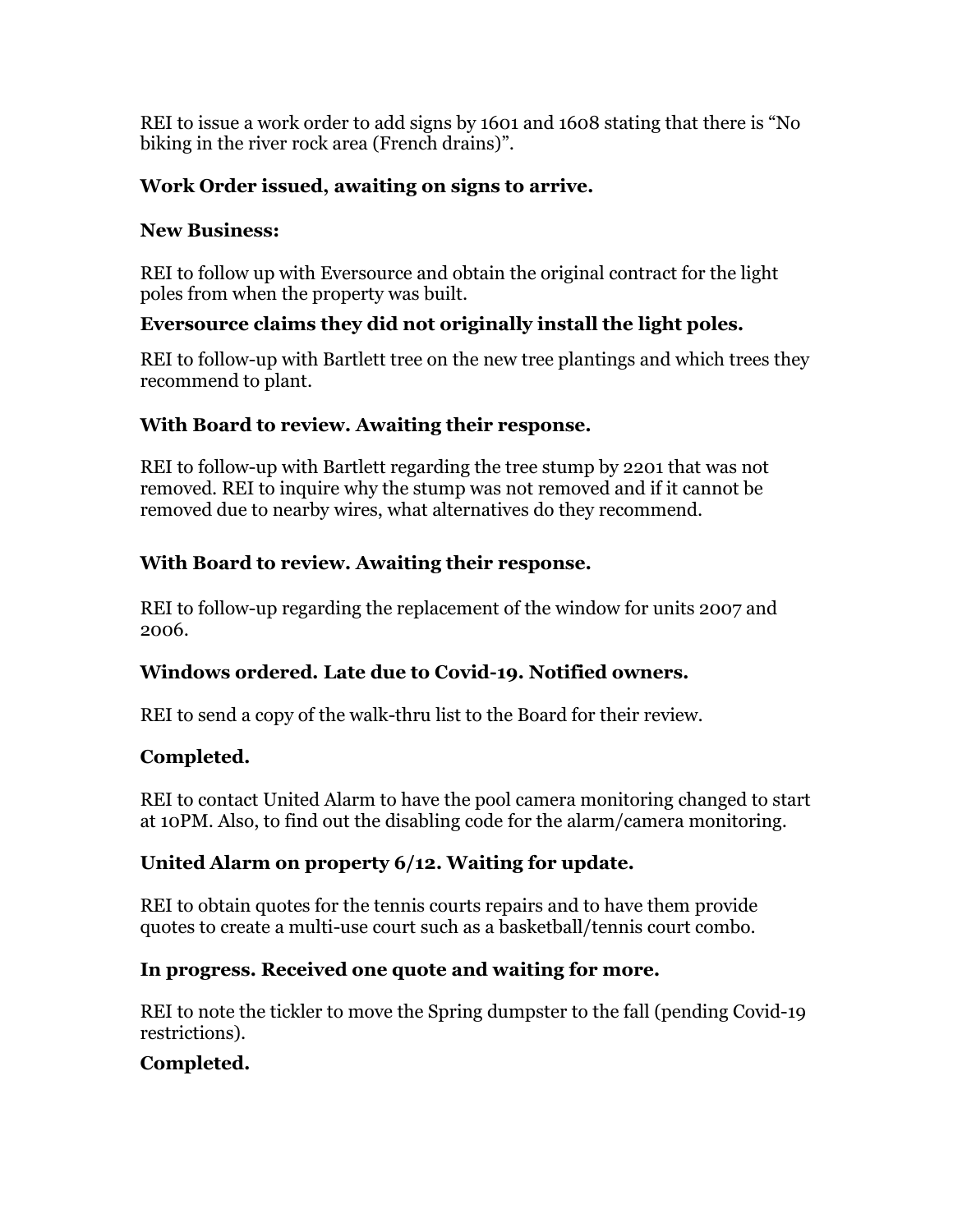REI to follow-up with HVAC vendors regarding recommendations for the water closets heating system and alarms.

### **Received proposal from Northern Comfort, waiting for additional proposals. Cory meeting with Encon on 6/15 for another proposal.**

REI to draft a Summer Newsletter to include items such as who to call when the water closets alarms goes off, no kids riding the bikes through the French drains (rocks), pool closing and postponement of the spring dumpster to possibly the fall.

# **In progress, with Board for final approval.**

REI to contact American Bio-tech Wildlife Services and ask them if there are any method of removing the moles without euthanizing such as relocating the moles and what the additional costs of those services will be.

### **Completed. Bio-tech scheduled June 2nd. Traps set and rechecked 6/4, Tunnels appear to not have resurfaced. As of 6/11 -no new activity. Will remove traps upon approval of the Board.**

REI to contact unit 1002 and inform them that the Board determined not to treat for ticks at this time but that the homeowner can use a tick collar on their pet to prevent ticks.

# **Completed.**

REI to follow-up with unit 3104 garage door repairs and painted. The homeowner must fix the dents and scratches in addition to painting their door.

# **Completed.**

REI to provide unit 1505 with HVAC vendors that REI recommends.

# **Completed.**

## **Insurance Claims:**

 $N/A$ 

## **Proposals**:

Marie M. made a motion to approve the Yankee Painting proposal for \$1,675 to paint the light poles throughout the community. Mike C. seconded the motion. All present voted in favor of the motion. REI to draft contract and provide vendor fully executed copy.

# **Completed. Start date June 16-18, weather pending.**

Marie M. made a motion to approve the Yankee Painting proposal for \$60 per door to paint all front doors in the community (140 total). Mike C. seconded the